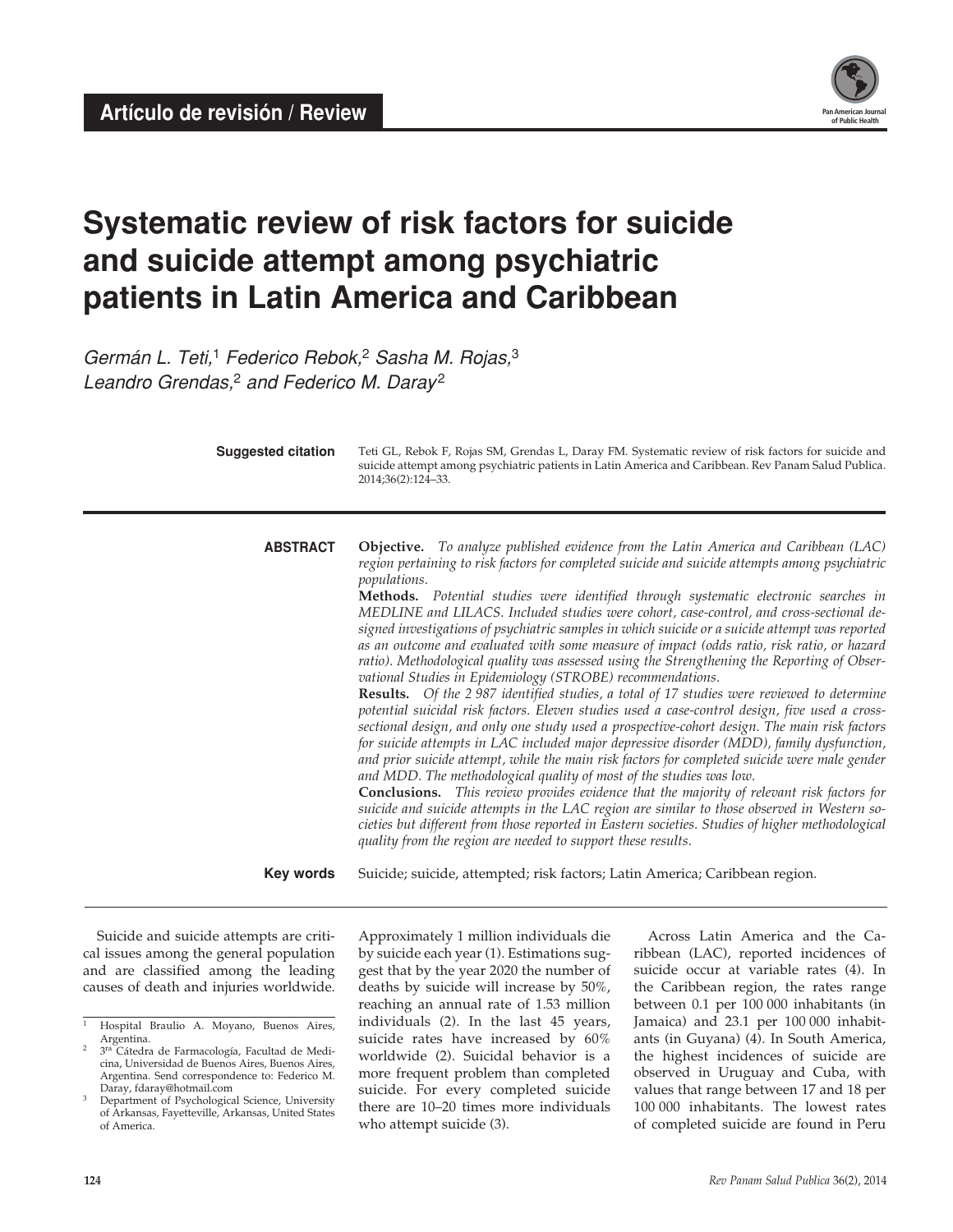and Bolivia (1.9 and 2.3 per 100 000 inhabitants respectively). Other countries, including Argentina, Brazil, Chile, Colombia, Ecuador, and Venezuela, show intermediate incidence (2, 4).

Various strategies are available to significantly reduce the likelihood of death by suicide. Attention to the study of suicidal risk factors is a fundamental step in understanding and preventing suicide (5, 6). A risk factor for suicide is defined as any detectable characteristic of an individual or group of people proved to be associated with an increased probability of suicide (5, 7). This is particularly relevant because risk factors are identifiable and can serve as warning signs before the suicidal act, allowing for time to anticipate and apply appropriate intervention to prevent suicidal behavior (6). Risk factors for suicide and suicide attempt may not be universal. For this reason, culturally informed preventive strategies that enable improved assessment of risk factors across diverse populations are needed.

While suicide is a serious problem in high-income countries, 84% of all suicides worldwide occur in low- and middleincome countries. Unfortunately, current evidence for the latter group of countries is scarce and of poor quality (8). As mentioned above, risk factors for suicide may not be universal. To increase understanding of different suicidal risk factors across different cultures, evidence must be generated locally, worldwide. The aim of this study was to analyze published evidence from the LAC region on risk factors for completed suicide and suicide attempts among psychiatric populations.

# **MATERIALS AND METHODS**

# **Literature review**

A systematic literature search for evidence published between January 1966 and August 2012 was completed using the MEDLINE (PubMed) and LILACS (Latin American and Caribbean Health Sciences) databases. The search of the MEDLINE database used the following terms: (Suicide [Mesh] OR suicide\* [Tiab] OR Suicide Attempt [Mesh] OR Suicide atte\* [Tiab]) AND (Risk Factors [Mesh] OR risk\* [Tiab]) AND (Follow-Up Studies [Mesh] OR Follow-up stud\* OR Prospective Studies [Mesh] OR Prospective stud\* OR Cohort Studies [Mesh] Cohort Stud\* [Tiab] OR Case-Control Studies [Mesh] OR Case-Control Stud\* [Tiab]). The search of the LILACS database used the following combination of terms: "Suicide" or "suicide attempt" AND "risk factors" AND NOT "suicidal ideation." The reference lists of each retrieved article were also scanned to identify any additional papers of relevance. All research that met the inclusion criteria, in any language, were considered. The inclusion criteria were: 1) study is an original work; 2) included analysis of suicide attempts, defined as a potentially self-injurious act with a nonfatal outcome and evidence that the person intended at some level to kill himself/herself (9); 3) included analysis of completed suicide, defined as a death from injury, poisoning, or suffocation where there was evidence that the injury was self-inflicted and that the decedent intended to kill himself/herself (9); 4) included some measure of impact (odds ratio (OR), risk ratio (RR), or hazard ratio (HR)); 5) used a case-control, cross-sectional, or cohort study design; 6) was conducted with patients from the LAC region; and 7) included only clinical patients in the study sample. Exclusion criteria were: 1) study is a review; 2) examined only suicidal ideation as an outcome variable; 3) had no measures of impact (i.e., did not include ORs, RRs, or HRs); 4) was a case report or used a case series study design; and/or 5) was conducted with patients outside the LAC region.

### **Data extraction**

Each team member worked independently and extracted selected studies by using a data extraction sheet. Data were collected for the following variables: author name(s); year of publication; country of study; study design; study outcome (suicide or suicide attempt); evaluated risk factors; and ORs, RRs, or HRs with the corresponding 95% confidence intervals (CIs) and *P* values.

# **Quality assessment**

The Strengthening the Reporting of Observational Studies in Epidemiology (STROBE) recommendations were used to assess the methodological quality of the evaluated studies. The STROBE recommendations include a checklist of 22 items (criteria) designed to evaluate the

quality of scientific articles. The 22-criteria checklist evaluates three main study designs for analytical epidemiology: cohort, case-control, and cross-sectional (10). Two reviewers independently assessed the quality of the articles by calculating the percentage of the STROBE criteria met by each article ("STROBE score"), and any disagreement was resolved by consensus. Selected articles were listed in descending order by the STROBE score. The criteria used to determine the overall quality assessment (on a scale of A–D) has been used in previous reviews (e.g., (11)). Three categories of quality assessment were established: 1) the study fulfilled more than 80% of STROBE criteria, 2) the study met between 50–80% of STROBE criteria, and 3) the study met less than 50% of STROBE criteria.

# **RESULTS**

# **Study sample**

The primary literature search yielded a total of 2 987 studies. After initial review of each of the study abstracts, 2 905 studies were eliminated for not meeting the inclusion criteria described above, leaving a total of 82 articles to be read in greater detail. After applying the inclusion criteria to the full text, a total of 17 articles were included in the final review (Figure 1).

Table 1 describes the 17 studies selected for the literature review, including details about the control and case groups. Eleven of the studies used a case-control design, five used a cross-sectional design, and one had a prospective-cohort design. The majority of studies had a relatively low sample size; only five had a sample size with 200 or more patients. Almost all studies had a sample population of adult clinical patients; only five evaluated adolescent populations. All 17 studies evaluated risk factors associated with suicide attempts but only three evaluated risk factors associated with completed suicide. The studies included in the review were conducted in six different countries: five study samples were from Brazil, four from Cuba, three from Chile, two from Mexico, two from Colombia, and one from Argentina.

# **Risk factors**

Table 2 provides a summary of all risk factors associated with completed sui-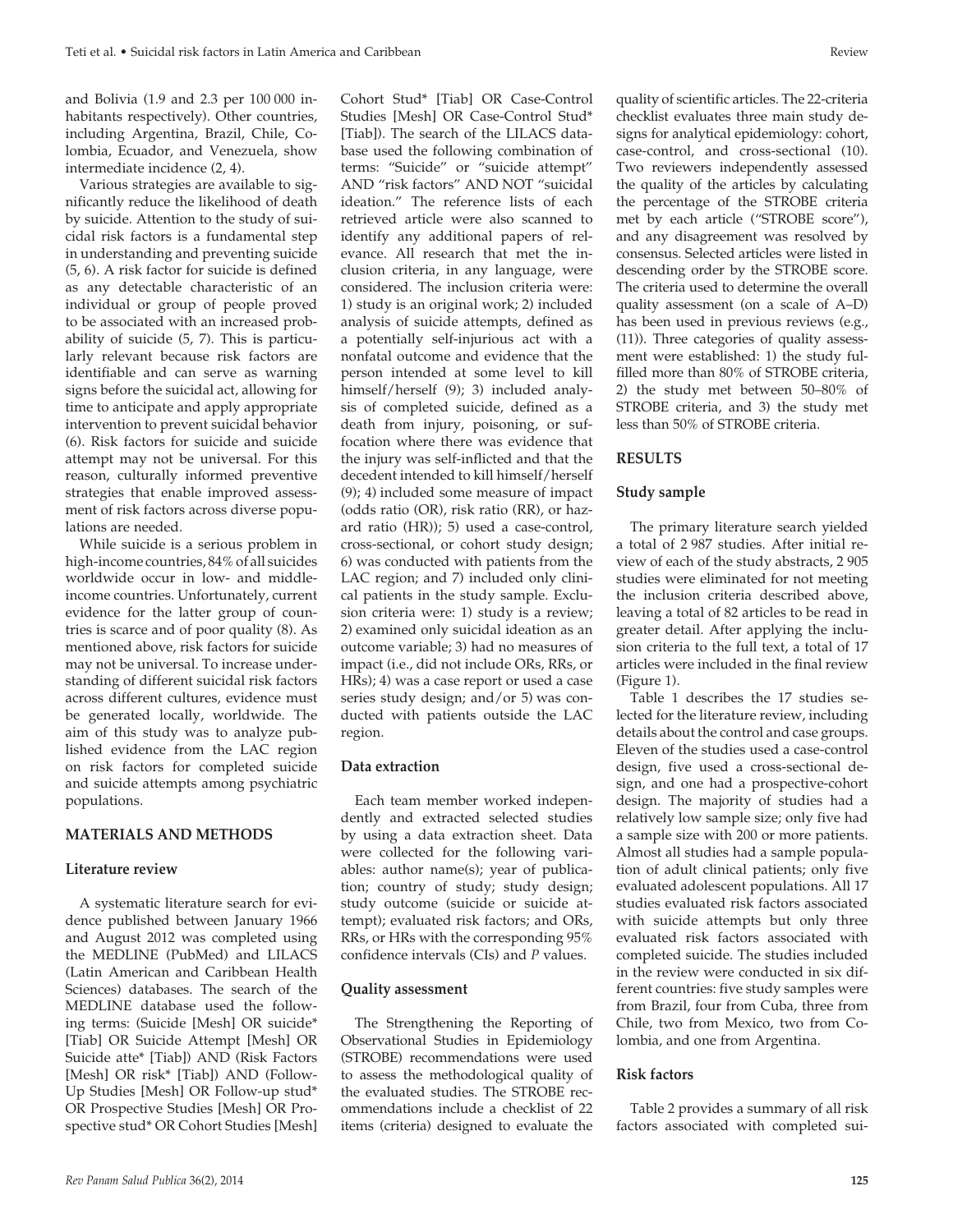**FIGURE 1. Flow chart of systematic literature search for published evidence on risk factors for completed suicide and suicide attempts in psychiatric patients, Latin America and the Caribbean, 2012**



cide and suicide attempts. Risk factors that appeared in more than one of the included studies are described below by type of variable.

**Demographic variables.** Female gender, a predetermined factor, was associated with a greater frequency of suicide attempts in three of the four studies that evaluated gender as a risk factor (12–15). In contrast, all studies evaluating the gender ratio for completed suicide indicated the frequency was greater among males than females (13, 16).

**Physical and mental health.** All seven studies that evaluated major depressive disorder (MDD) as a risk factor found an association with suicide attempts (6, 12, 14–18). Two of the studies (12, 15) obtained results from patients experiencing substance dependence or substance abuse. In addition, Torres et al. (17) found an association between suicide attempts and MDD among patients diagnosed with obsessive-compulsive disorder (OCD). All studies that examined MDD as a risk factor for completed suicide (7, 16) found an association for that variable.

Sixty percent of the studies that evaluated anxiety disorder as a risk factor found an association with suicide attempts (15–19). Post-traumatic stress disorder (PTSD) was also associated with suicide attempts in the two studies that evaluated this diagnosis (17, 20), but both

studies were conducted among patients with comorbid OCD (17) or comorbid bipolar disorder (20). Impulse control disorder was also found to be associated with suicide attempts in the two studies that evaluated it as a risk factor (6, 17). In addition, two-thirds of the studies that examined substance abuse as a risk factor for suicide attempts found a positive association (16, 19, 21). Alcohol intoxication prior to a suicide attempt was associated with an increased likelihood of a suicide attempt in the study that evaluated it as a risk factor (21). Finally, a prior suicide attempt was significantly associated with an increased risk of a new suicide attempt in each study that evaluated this variable as a risk factor (6, 13, 22).

**Family variables.** Each study that evaluated different forms of family dysfunction found a positive association for suicide attempts (18, 23–25). Two of these studies were obtained from an adolescent patient sample (24, 25). Family structure and lack of social support were risk factors for suicide attempts in all studies that evaluated these variables (6, 18, 23, 26).

# **Quality assessment**

Table 3 lists the studies included in the literature review in descending order by STROBE score. All 17 studies had a STROBE score between 23% and 86%. Only two studies (12%) had a STROBE score considered to be of high quality (above 80%).

# **DISCUSSION**

Suicide has been linked to multiple risk factors, including mental health factors, social factors, and biological factors (5). For the purposes of suicide prevention, it is fundamental to understand the factors associated with an increased likelihood of suicide and suicide attempts. To the best of the authors' knowledge, this study is the first systematic review of risk factors for suicide and suicide attempts among psychiatric patients in the LAC region. A total of 17 articles were systematically examined to search for relevant risk factors associated with completed suicide or suicide attempts among patients from LAC. This study did not identify significant differences in risk factors for suicide and suicide attempts in the LAC region compared to those for the general population of Western countries. The LAC risk factors for suicide and suicide attempt did differ, in some respects, from those seen in Eastern countries. While the literature review for this study indicated a total of 23 prominent risk factors, only 10 were examined in more than one study. Taken collectively, the 10 prevalent risk factors indicate that male gender and MDD are significantly associated with completed suicide. Risk factors for suicide attempts included female gender, MDD, anxiety disorder, PTSD, previous suicide attempt, and family dysfunction.

Consistent with studies based on community and clinical samples from Western societies (27–29), the current study found that women had a greater likelihood of attempting suicide whereas men had a higher rate of completed suicide. This finding differs from those reported in China and India (8, 30–32). Substantial research suggests a prior suicide attempt is the greatest predictor of a future suicide attempt or completed suicide (33– 37). A meta-analysis based on psychological autopsy found suicide attempts and deliberated self-harm to be the most significant risk factors associated with suicidal behavior (OR = 16.33; 95% CI = 7.51–35.52) (34). Similarly, findings from this review suggest a prior suicide attempt to be a prominent risk factor for suicide and suicide attempts among psychiatric patients in LAC.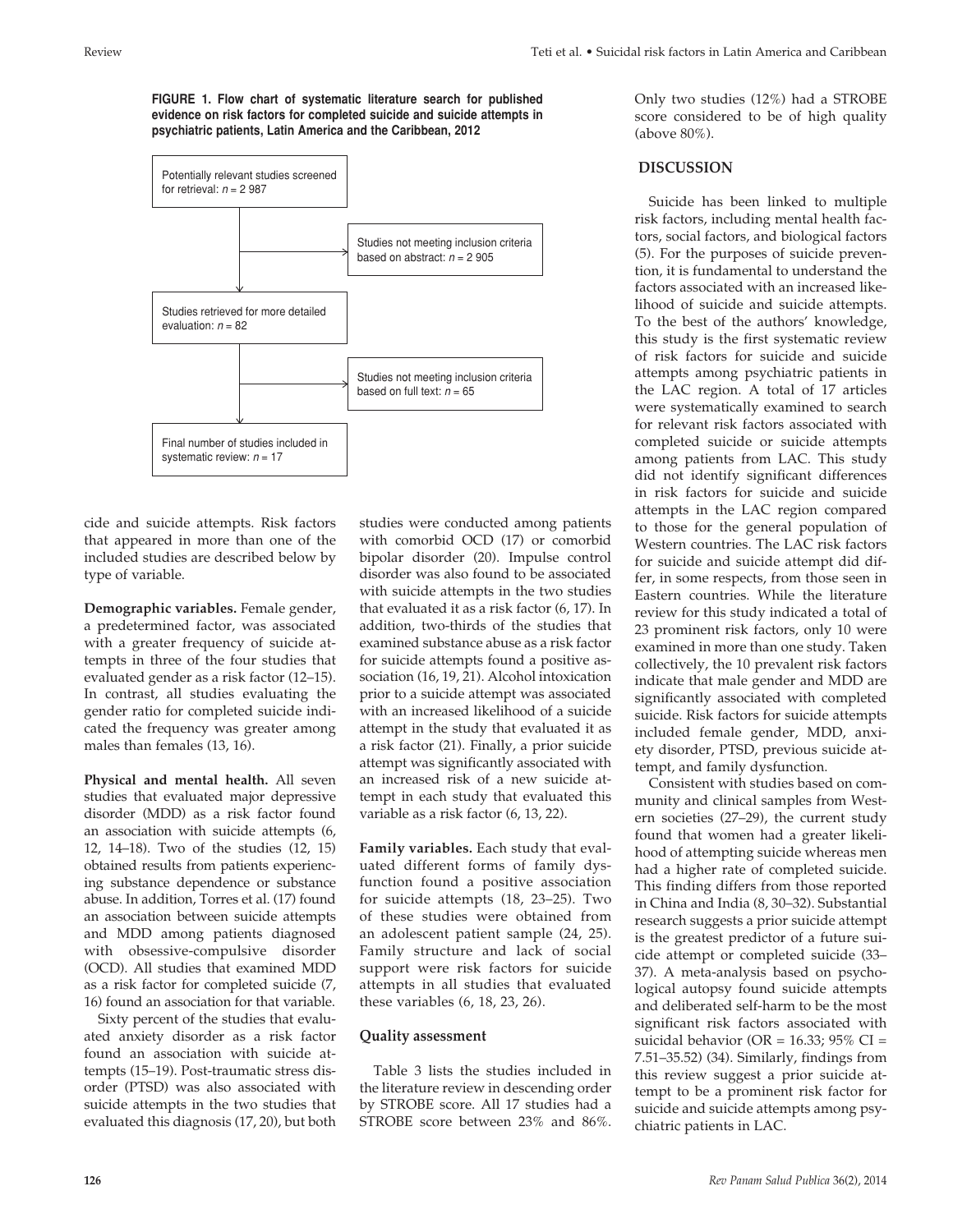#### **TABLE 1. Authors, year of publication, location (country), design, sample demographics, and studied outcome of 17 studies included in literature review on risk factors for suicide and suicide attempts in psychiatric patients, Latin America and the Caribbean, 2012**

| Authors, date (source)                                                 | Country   | Design                | Sample size     | Clinical patient detail                                                                                                                                                                                      | Female/male<br>$(\% )$      | Studied<br>outcome   |
|------------------------------------------------------------------------|-----------|-----------------------|-----------------|--------------------------------------------------------------------------------------------------------------------------------------------------------------------------------------------------------------|-----------------------------|----------------------|
| Bella, Fernández, & Willington, 2010 (26)                              | Argentina | Cross-sectional       | $35^a / 41^b$   | Adolescent inpatients hospitalized due to<br>suicide attempt <sup>a</sup><br>Previous adolescent inpatients not<br>hospitalized during study <sup>b</sup>                                                    | 43 / 33<br>(56/44)          | Suicide attempt      |
| Borges & Rosovsky, 1996 (21)                                           | Mexico    | Cross-sectional       | $40^a / 372^b$  | ER patients (>15 years) admitted due to<br>suicide attempt <sup>a</sup><br>ER patients admitted for other reason <sup>b</sup>                                                                                | 71 / 341<br>(17/83)         | Suicide attempt      |
| da Silveria & Jorge, 2004 (12)                                         | Brazil    | Case control          | $49^a / 162^b$  | Adult psychoactive substance user<br>outpatients reporting past suicide<br>attempts <sup>a</sup><br>Adult psychoactive substance user<br>outpatients with no suicidal behavior <sup>b</sup>                  | 26 / 185<br>(87/12)         | Suicide attempt      |
| Guibert Reyes & Torres Miranda, 2001<br>(23)                           | Cuba      | Case control          | $31^a / 31^b$   | Adults admitted to psychiatric facility due to<br>suicide attempt <sup>a</sup><br>Adults without history of suicide attempt or<br>psychiatric disorders <sup>b</sup>                                         | Not<br>specified            | Suicide attempt      |
| Guibert Reyes & Del Cueto de Inastrilla,<br>2003(6)                    | Cuba      | Case control          | $46^a / 92^b$   | Clinical sample (12-85 years) with suicide<br>attempt in last three years <sup>a</sup><br>Healthy sample without suicide attempt in<br>last three years <sup>b</sup>                                         | 84/54<br>(61/39)            | Suicide attempt      |
| Jaar, Gómez, Orellana et al., 1998 (22)                                | Chile     | Prospective<br>cohort | $30^a / 60^b$   | All patients attempted suicide in the last<br>30 days<br>Patients who reattempted suicide and were<br>living during time of follow-up <sup>a</sup><br>Patients who did not reattempt suicideb                | $92^{\circ}$ / 0<br>(100/0) | Suicide attempt      |
| Leiva Henríquez, Alamos Lara, Prüssing<br>Santibáñez et al., 2008 (24) | Chile     | Case control          | $43^a / 67^b$   | Adolescent patients discharged after<br>intentional self-poisoning <sup>a</sup><br>Adolescents patients discharged during<br>the same period without any suicidal<br>intentionb                              | 94/16<br>(85/15)            | Suicide attempt      |
| Malbergier & De Andrade, 2001 (15)                                     | Brazil    | Case control          | $30^a / 30^b$   | Adult HIV-positive patients with a history of<br>drug-injecting behavior <sup>a</sup><br>Adult HIV-negative patients with a history<br>of drug-injecting behavior <sup>b</sup>                               | 13/47<br>(22/78)            | Suicide attempt      |
| Neves, Malloy-Diniz, Barbosa et al.,<br>2009 (19)                      | Brazil    | Case control          | $99^a / 140^b$  | All adult patients were diagnosed with<br>bipolar subtype II or I<br>Patients with a lifetime history of suicide<br>attempts <sup>a</sup><br>Patients without a history of suicidal<br>behavior <sup>b</sup> | 171/68<br>(72/28)           | Suicide attempt      |
| Noa López & Miranda Vázquez,<br>2010 (25)                              | Cuba      | Case control          | $54^a / 108^b$  | Adolescent patients with a history of<br>suicide attempts <sup>a</sup><br>Adolescent patients without a history of<br>suicidal behavior <sup>b</sup>                                                         | Not<br>specified            | Suicide attempt      |
| Pacheco, Lizana, Celhay, 2010 (14)                                     | Chile     | Case control          | $46^a / 81^b$   | Adolescents hospitalized due to suicide<br>attempt <sup>a</sup><br>Adolescents with no suicidal behavior<br>history and hospitalized for other mental<br>health reason <sup>b</sup>                          | 75/52<br>(59/41)            | Suicide attempt      |
| Palacio, García, Diago et al., 2007 (7)                                | Colombia  | Case control          | $108^a / 108^b$ | Psychological autopsy of adults who died<br>by suicide <sup>a</sup><br>Psychological autopsy of adults who died<br>by other accidents <sup>b</sup>                                                           | 42 / 174<br>(19/81)         | Completed<br>suicide |

*(Continues)*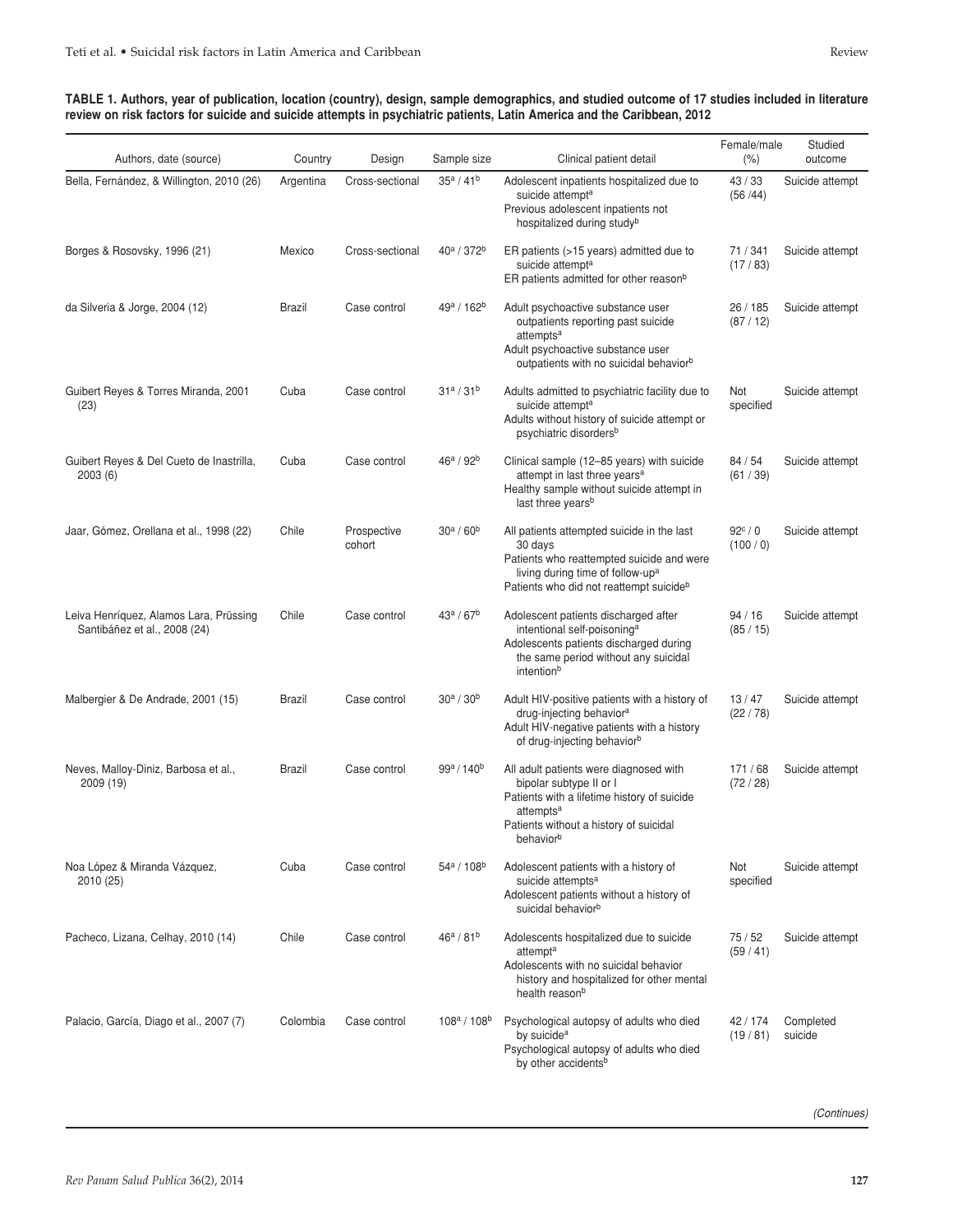# **TABLE 1. Continued**

| Authors, date (source)                                               | Country       | Design          | Sample size                       | Clinical patient detail                                                                                                                                                                                                                       | Female/male<br>(% )  | Studied<br>outcome                        |
|----------------------------------------------------------------------|---------------|-----------------|-----------------------------------|-----------------------------------------------------------------------------------------------------------------------------------------------------------------------------------------------------------------------------------------------|----------------------|-------------------------------------------|
| Quarantini, Miranda-Scippa, Nery-<br>Fernandes et al., 2010 (20)     | <b>Brazil</b> | Cross-sectional | $40^a / 60^d$<br>254 <sup>b</sup> | All adult outpatients were diagnosed with<br>bipolar disorder I<br>Patients with comorbid post-traumatic<br>stress disorder (PTSD) <sup>a</sup><br>Patients with comorbid trauma <sup>d</sup><br>Patients without PTSD or trauma <sup>b</sup> | 248 / 106<br>(70/30) | Suicide attempt                           |
| Trenzado Rodríguez, Canosa Besu,<br>González Pérez et al., 2008 (13) | Cuba          | Cross-sectional | $135^a / 51^d$                    | Adult & adolescent patients with a history<br>of suicide attempts <sup>a</sup><br>Adult & adolescent patients who died by<br>suicide <sup>d</sup>                                                                                             | Not<br>specified     | Completed<br>suicide &<br>suicide attempt |
| Torres, Ramos-Cerqueira, Ferrão et al.,<br>2011 (17)                 | <b>Brazil</b> | Cross-sectional | $64^a / 518^b$                    | All adult outpatients had a lifetime<br>diagnosis of obsessive compulsive<br>disorder (OCD) <sup>e</sup><br>Patients with a history of suicide attempts <sup>a</sup><br>Patients with no history of suicide<br>attempts <sup>b</sup>          | 328/254<br>(56/44)   | Suicide attempt                           |
| Tuesca Molina & Navarro Lechuga,<br>2003 (16)                        | Colombia      | Case control    | $60^a / 56^b$<br>$37^{d}/56^{b}$  | Patients who received treatment following<br>suicide attempts <sup>a</sup><br>Patients who died by suicided<br>Patients seeking mental health treatment<br>without a history of suicidal behavior <sup>b</sup>                                | 67/49<br>(58/42)     | Suicide attempt<br>& completed<br>suicide |
| Villa Manzano, Robles-Romero,<br>Gutiérrez-Román et al., 2009 (18)   | Mexico        | Case control    | $25^a / 25^b$                     | Adult patients admitted to the hospital due<br>to suicide attempt by intoxication <sup>a</sup><br>Adult patients admitted into the hospital<br>due to intoxication, but without suicidal<br>behavior <sup>b</sup>                             | 30/20<br>(60/40)     | Suicide attempt                           |

<sup>a</sup> Case group.

**b** Control group. <sup>c</sup> Follow-up data were not provided for two patients who completed suicide.

<sup>d</sup> Authors also examined past and current suicidal ideation but for the purpose of the study only suicide attempts was examined.

<sup>e</sup> Second case group.

The evidence suggests that individuals suffering from affective disorders are at an increased likelihood for suicide (35, 38–40). Among the observed research from the LAC region, all studies found MDD to be a risk factor for suicide and suicide attempts. The relationship between anxiety disorders and suicide attempts has been a subject of great debate in previous literature (41, 42). Specifically, research reports that patients suffering from anxiety disorders are at an even higher risk for suicide than previously assumed (43, 44). In the LAC region, three of five studies indicated a significant relation between anxiety disorder and suicide attempts. However, it was unclear which type of anxiety disorder was more associated with suicide attempts. In the current study, all research that evaluated PTSD as a risk factor found a positive association with suicide attempts. Several studies indicate substance use disorder is re-

lated to suicidal behavior among clinical populations (45–47). For example, in the systematic review by Hawton et al. (47), substance misuse (alcohol and/or drug) was a variable associated with risk for suicide in individuals with depression. In the current study, only two-thirds of the reviewed works identified substance abuse as a risk factor for suicide attempts. However, alcohol intoxication prior to suicide attempt was a risk factor in the one study that evaluated it as a risk factor (21). Based on these results, future research in the LAC region may benefit by examining suicidal risk factors specific to these disorders separately and among comorbid relationships.

Family dysfunction is considered a critical factor for suicidal behavior among individuals from Western societies (48, 49). The current study found a variety of family factors associated with suicide attempts. Specifically, four of the reviewed studies suggest increases the likelihood of suicide attempts among patients. In addition, a poor family structure was found to be positively associated with suicide attempts. Therefore, it seems important to gain further understanding of family risk factors among patients in LAC. However, future research is needed to quantify the operational definition of family dysfunction in the LAC region. In this study, the articles that evaluated family dysfunction as a risk factor used different instruments to assess this construct. It is important to consider the social context when evaluating risk factors for suicidal behaviors. Results from community samples and patients from high-income countries indicate limited social connectedness is associated with suicidal behaviors (50). However, social disconnection may differ across different cultures. For example, widowed, divorced, or separated women from India and China report a reduced risk of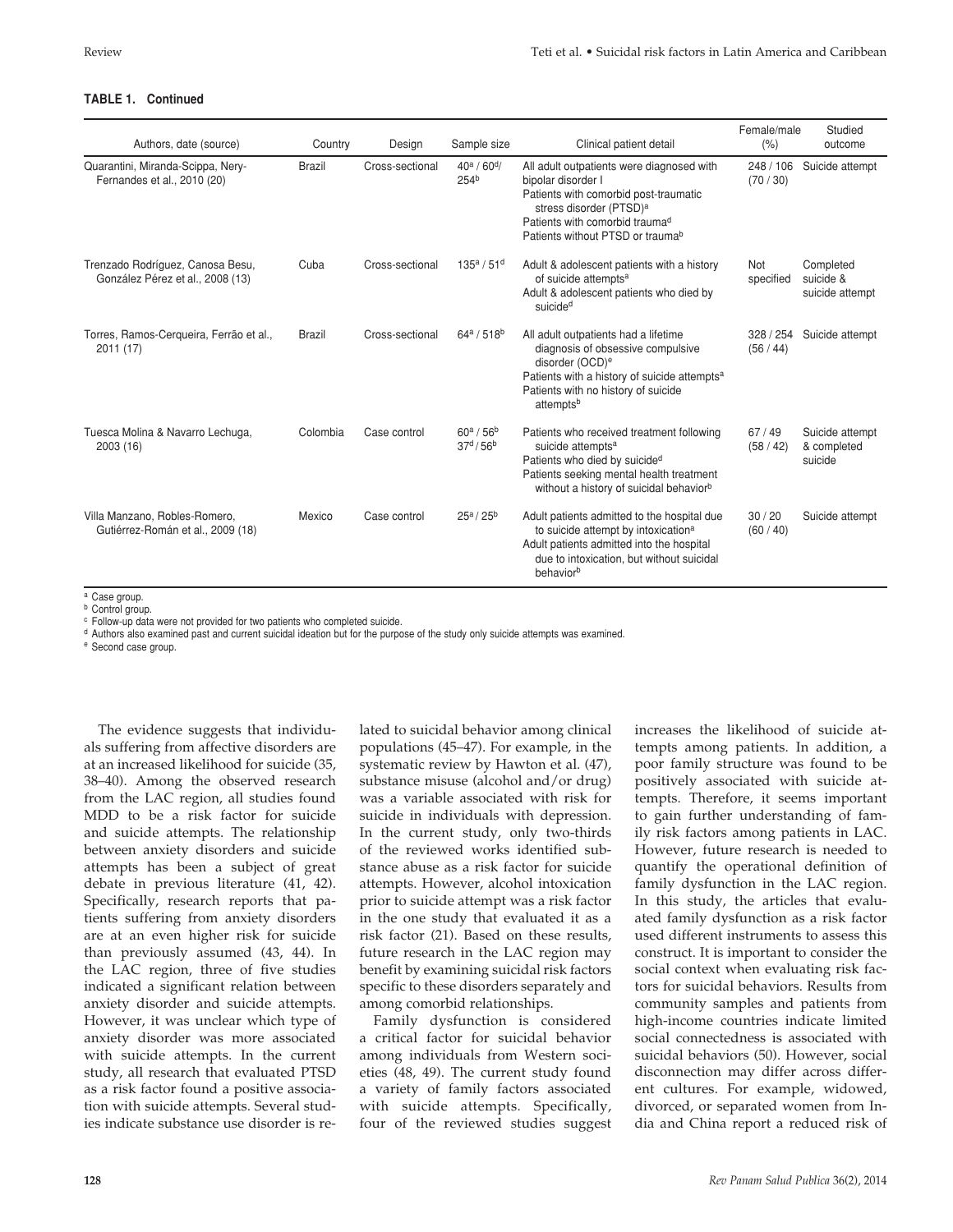| Risk factor                                | No. of studies<br>positively associated/<br>No. of studies that<br>evaluated risk factor | Authors, date (source)                                                                                                                                                                                                                                                                                                                       | OR, RR, or HR <sup>a</sup>                               | 95% Clb                                                                                                   | P                                                                  |
|--------------------------------------------|------------------------------------------------------------------------------------------|----------------------------------------------------------------------------------------------------------------------------------------------------------------------------------------------------------------------------------------------------------------------------------------------------------------------------------------------|----------------------------------------------------------|-----------------------------------------------------------------------------------------------------------|--------------------------------------------------------------------|
| Suicide attempt                            |                                                                                          |                                                                                                                                                                                                                                                                                                                                              |                                                          |                                                                                                           |                                                                    |
| Demographic variables                      |                                                                                          |                                                                                                                                                                                                                                                                                                                                              |                                                          |                                                                                                           |                                                                    |
| Female gender                              | 3/4                                                                                      | da Silveria & Jorge, 2004 (12)<br>Pacheco, Lizana, Celhay, 2010 (14)<br>Trenzado Rodríguez, Canosa Besu, González<br>Pérez et al., 2008 (13)<br>Malbergier & De Andrade, 2001 (15)                                                                                                                                                           | 4.30<br>2.30<br>3.20<br>1.85                             | $1.10 - 5.80$<br>$1.08 - 5.12$<br>NR <sup>c</sup><br>$0.33 - 10.33$                                       | < 0.02<br>0.01<br><b>NR</b><br>0.48                                |
| Low socioeconomic status                   | 1/1                                                                                      | Noa López & Miranda Vázquez, 2010 (25)                                                                                                                                                                                                                                                                                                       | 2.60                                                     | $1.23 - 5.47$                                                                                             | 0.05                                                               |
| Psychosocial variables                     |                                                                                          |                                                                                                                                                                                                                                                                                                                                              |                                                          |                                                                                                           |                                                                    |
| Conflicts at school                        | 1/1                                                                                      | Noa López & Miranda Vázquez, 2010 (25)                                                                                                                                                                                                                                                                                                       | 3.20                                                     | $1.53 - 6.83$                                                                                             | 0.01                                                               |
| Adverse life events                        | 1/1                                                                                      | Villa Manzano, Robles-Romero, Gutiérrez-<br>Román et al., 2009 (18)                                                                                                                                                                                                                                                                          | 8.80                                                     | $2.10 - 36.00$                                                                                            | <b>NR</b>                                                          |
| Lack of social support                     | 2/2                                                                                      | Guibert Reyes & Torres Miranda, 2001 (23)<br>Guibert Reyes & Del Cueto de Inastrilla, 2003 (6)                                                                                                                                                                                                                                               | 11.20<br>3.80                                            | <b>NR</b><br>$1.81 - 8.03$                                                                                | 0.005<br>NR.                                                       |
| Physical & mental health variables         |                                                                                          |                                                                                                                                                                                                                                                                                                                                              |                                                          |                                                                                                           |                                                                    |
| Chronic illness                            | 1/1                                                                                      | Tuesca Molina & Navarro Lechuga, 2003 (16)                                                                                                                                                                                                                                                                                                   | 8.31                                                     | $2.43 - 31.20$                                                                                            | < 0.001                                                            |
| Prior hospitalization                      | 1/1                                                                                      | Tuesca Molina & Navarro Lechuga, 2003 (16)                                                                                                                                                                                                                                                                                                   | 3.98                                                     | 1.36-11.85                                                                                                | NR.                                                                |
| Substance use                              | 2/3                                                                                      | Borges & Rosovsky, 1996 (21)<br>Tuesca Molina & Navarro Lechuga, 2003 (16)<br>Neves, Malloy-Diniz, Barbosa et al., 2009 (19)                                                                                                                                                                                                                 | 3.80<br>4.18<br>1.73                                     | $0.90 - 15.60$<br>1.03-18.20<br>NR.                                                                       | <b>NR</b><br><b>NR</b><br>0.24                                     |
| Alcoholic intoxication prior to<br>attempt | 1/1                                                                                      | Borges & Rosovsky, 1996 (21)                                                                                                                                                                                                                                                                                                                 | 5.10                                                     | $1.07 - 25.8$                                                                                             | <b>NR</b>                                                          |
| Prior suicide attempt                      | 3/3                                                                                      | Guibert Reyes & Del Cueto de Inastrilla, 2003 (6)<br>Jaar, Gómez, Orellana et al., 1998 (22)<br>Trenzado Rodríguez, Canosa Besu, González<br>Pérez et al., 2008 (13)                                                                                                                                                                         | 10.06<br>6.20<br>3.47                                    | 2.78-29.32<br>1.73-23.54<br>1.07-11.22                                                                    | <b>NR</b><br>0.001<br>0.038                                        |
| Low self-esteem                            | 1/1                                                                                      | Villa Manzano, Robles-Romero,<br>Gutiérrez-Román et al., 2009 (18)                                                                                                                                                                                                                                                                           | 8.2                                                      | $2.00 - 35.00$                                                                                            | <b>NR</b>                                                          |
| Hopelessness                               | 1/1                                                                                      | Guibert Reyes & Del Cueto de Inastrilla, 2003 (6)                                                                                                                                                                                                                                                                                            | 3.56                                                     | $1.70 - 7.45$                                                                                             | <b>NR</b>                                                          |
| Hostility                                  | 1/1                                                                                      | Guibert Reyes & Del Cueto de Inastrilla, 2003 (6)                                                                                                                                                                                                                                                                                            | 2.79                                                     | 1.36-5.77                                                                                                 | <b>NR</b>                                                          |
| Major depressive disorder (MDD)            | 7/7                                                                                      | da Silveria & Jorge, 2004 (12)<br>Guibert Reyes & Del Cueto de Inastrilla, 2003 (6)<br>Malbergier & De Andrade, 2001 (15)<br>Pacheco, Lizana, Celhay, 2010 (14)<br>Torres, Ramos-Cerqueira, Ferrão et al., 2011<br>(17)<br>Tuesca Molina & Navarro Lechuga, 2003 (16)<br>Villa Manzano, Robles-Romero, Gutiérrez-<br>Román et al., 2009 (18) | 2.20<br>13.03<br>5.07<br>3.05<br>28.75<br>16.44<br>22.00 | $1.10 - 4.10$<br>5.58-30.40<br>$1.15 - 22.43$<br>1.50-5.90<br>3.93-210.10<br>4.51-65.80<br>$3.00 - 90.00$ | < 0.05<br><b>NR</b><br>0.032<br>0.003<br>0.001<br><b>NR</b><br>NR. |
| Post-traumatic stress disorder<br>(PTSD)   | 2/2                                                                                      | Quarantini, Miranda-Scippa, Nery-Fernandes<br>et al., 2010 (20)<br>Torres, Ramos-Cerqueira, Ferrão et al., 2011<br>(17)                                                                                                                                                                                                                      | 1.31<br>1.90                                             | $0.98 - 1.76$<br>$1.03 - 3.49$                                                                            | <b>NR</b><br><b>NR</b>                                             |
| Impulse-control disorder                   | 2/2                                                                                      | Guibert Reyes & Del Cueto de Inastrilla, 2003 (6)<br>Torres, Ramos-Cerqueira, Ferrão et al., 2011<br>(17)                                                                                                                                                                                                                                    | 3.87<br>2.35                                             |                                                                                                           | NR.<br>0.001                                                       |
| Anxiety disorder                           | 3/5                                                                                      | Torres, Ramos-Cerqueira, Ferrão et al., 2011<br>(17)                                                                                                                                                                                                                                                                                         | 1.80                                                     | $1.04 - 3.10$                                                                                             | 0.036                                                              |
|                                            |                                                                                          | Tuesca Molina & Navarro Lechuga, 2003 (16)                                                                                                                                                                                                                                                                                                   | 5.11                                                     | 1.74-15.33                                                                                                | 0.19                                                               |

#### **TABLE 2. Risk factors significantly associated with suicide attempt and completed suicide based on 17 studies included in literature review of published studies in psychiatric patients, Latin America and the Caribbean, 2012**

*(Continues)*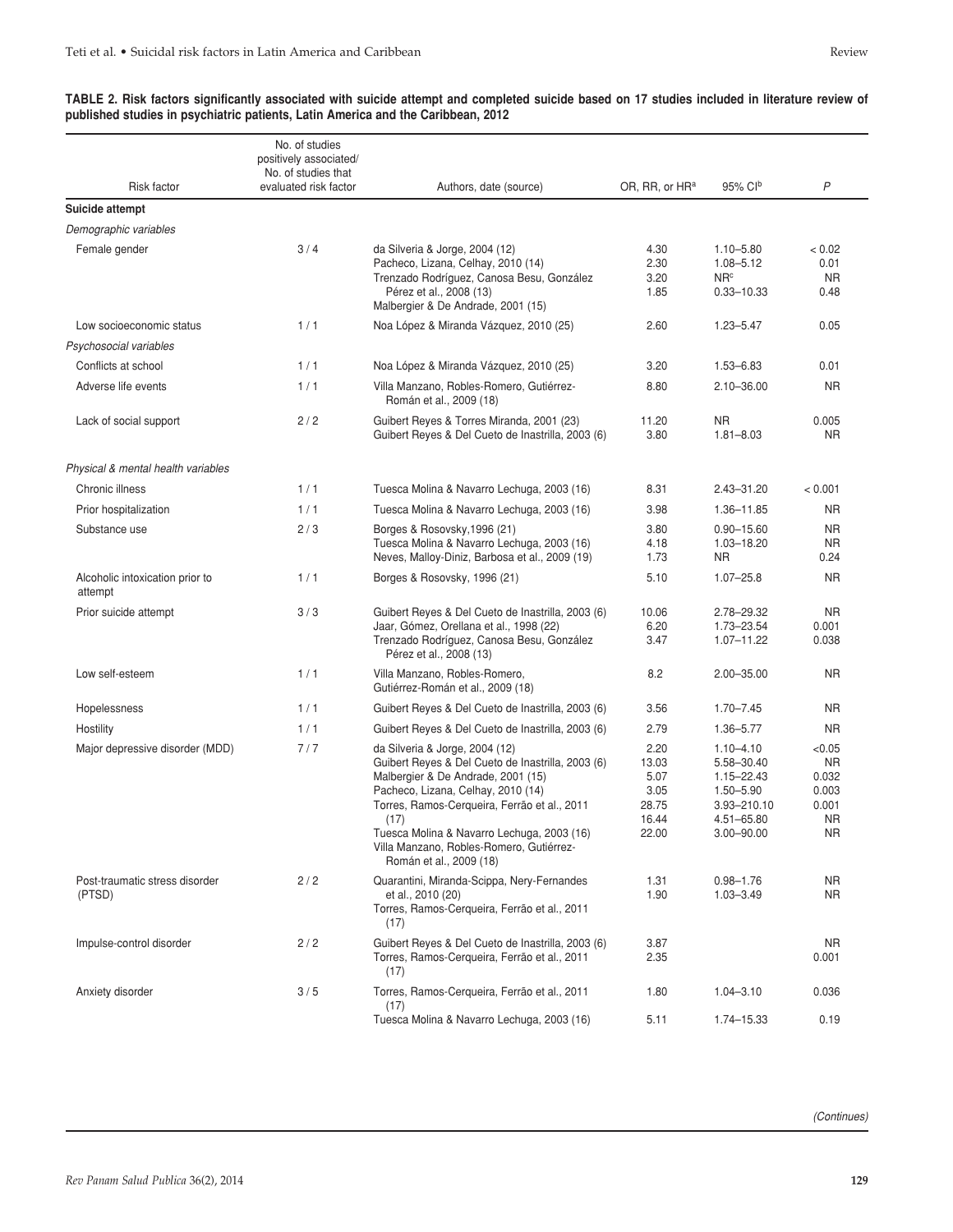# **TABLE 2. Continued**

|                                                   | No. of studies<br>positively associated/<br>No. of studies that |                                                                                                                                                               |                            |                                               |                         |
|---------------------------------------------------|-----------------------------------------------------------------|---------------------------------------------------------------------------------------------------------------------------------------------------------------|----------------------------|-----------------------------------------------|-------------------------|
| <b>Risk factor</b>                                | evaluated risk factor                                           | Authors, date (source)                                                                                                                                        | OR, RR, or HR <sup>a</sup> | 95% Clb                                       | P                       |
| Anxiety disorder                                  |                                                                 | Villa Manzano, Robles-Romero, Gutiérrez-<br>Román et al., 2009 (18)<br>Malbergier & De Andrade, 2001 (15)<br>Neves, Malloy-Diniz, Barbosa et al., 2009 (19)   | 8.31<br>2.85<br>1.34       | $2.43 - 31.19$<br>$0.59 - 13.82$<br><b>NR</b> | 0.44<br><b>NR</b>       |
| Borderline personality disorder                   | 1/1                                                             | Neves, Malloy-Diniz, Barbosa et al., 2009 (19)                                                                                                                | 6.04                       | <b>NR</b>                                     | 0.000                   |
| Family variables                                  |                                                                 |                                                                                                                                                               |                            |                                               |                         |
| Family dysfunction                                | 4/4                                                             | Guibert Reyes & Torres Miranda, 2001 (23)<br>Leiva Henríquez, Alamos Lara, Prüssing<br>Santibáñez et al., 2008 (24)<br>Noa López & Miranda Vázquez, 2010 (25) | 13.52<br>6.44<br>6.45      | <b>NR</b><br>$2.06 - 14.17$                   | 0.002<br>0.000<br>0.001 |
|                                                   |                                                                 | Villa Manzano, Robles-Romero,<br>Gutiérrez-Román et al., 2009 (18)                                                                                            | 25.0                       | $4.00 - 151$                                  | <b>NR</b>               |
| Family history of psychiatric illness             | 1/1                                                             | Noa López & Miranda Vázquez, 2010 (18)                                                                                                                        | 8.63                       | $3.85 - 19.61$                                | <b>NR</b>               |
| Family structure                                  | 2/2                                                             | Bella, Fernández, Willington, 2010 (26)<br>Noa López & Miranda Vázquez, 2010 (18)                                                                             | 15.00<br>1.36              | 4.47-50.30<br>NR.                             | <b>NR</b><br><b>NR</b>  |
| <b>Completed suicide</b>                          |                                                                 |                                                                                                                                                               |                            |                                               |                         |
| Demographic variables                             |                                                                 |                                                                                                                                                               |                            |                                               |                         |
| Male gender                                       | 2/2                                                             | Trenzado Rodríguez, Canosa Besu, González<br>Pérez et al., 2008 (13)                                                                                          | 2.92                       | 0.000                                         | <b>NR</b>               |
|                                                   |                                                                 | Tuesca Molina & Navarro Lechuga, 2003 (16)                                                                                                                    | 4.7                        | <b>NR</b>                                     | <b>NR</b>               |
| Psychosocial variables<br>Adverse life events     | 1/1                                                             | Palacio, García, Diago et al., 2007 (7)                                                                                                                       | 12.08                      | $5.62 - 38.2$                                 | 0.001                   |
| Physical & mental health variables                |                                                                 |                                                                                                                                                               |                            |                                               |                         |
| Chronic illness                                   | 1/1                                                             | Tuesca Molina & Navarro Lechuga, 2003 (16)                                                                                                                    | 8.31                       | $2.43 - 31.19$                                | 0.000                   |
| Anxiety disorders                                 | 1/1                                                             | Tuesca Molina & Navarro Lechuga, 2003 (16)                                                                                                                    | 7.33                       | $2.78 - 19.8$                                 | <b>NR</b>               |
| Expression of wish to die                         | 1/1                                                             | Palacio, García, Diago et al., 2007 (7)                                                                                                                       | 7.76                       | $3.19 - 18.89$                                | 0.001                   |
| <b>MDD</b>                                        | 2/2                                                             | Palacio, García, Diago et al., 2007 (7)<br>Tuesca Molina & Navarro Lechuga, 2003 (16)                                                                         | 4.58<br>18.16              |                                               | <b>NR</b><br><b>NR</b>  |
| Previous suicide attempt                          | 1/1                                                             | Palacio, García, Diago et al., 2007 (7)                                                                                                                       | 3.83                       |                                               | <b>NR</b>               |
| Substance abuse                                   | 1/1                                                             | Palacio, García, Diago et al., 2007 (7)                                                                                                                       | 2.72                       | $1.50 - 4.92$                                 | N <sub>R</sub>          |
| Family variables                                  |                                                                 |                                                                                                                                                               |                            |                                               |                         |
| Completed suicide among<br>first-degree relatives | 1/1                                                             | Palacio, García, Diago et al., 2007 (7)                                                                                                                       | 10.82                      |                                               | 0.003                   |

<sup>a</sup> OR: odds ratio; RR: risk ratio; HR: hazard ratio.

**b** CI: confidence interval.

c NR: not reported.

suicide versus other causes of death, compared to married women, whereas women and men from the United States who have separated from their spouses are at higher risk for suicidal behaviors compared to married individuals (30). In the current study, the lack of social support was associated with suicide attempts in the two studies that evaluated this risk factor, similar to findings from high-income countries.

In the general population of LAC, specifically among adolescents, suicide rates have been rising in almost all Latin American countries. Nicaragua reports the highest rates of completed suicide among adolescents in Latin America (51). To date, family or personal history of suicide attempt, intra-family violence, physical and sexual abuse, poor communication between family members, frequent moves of the family nucleus, rigid family environment, authoritarianism or loss of authority between parents, identification and idealization of figures (icons) of other adolescents who committed suicide, and crowding and living together in small and closed space are thought to be risk factors for suicidal behavior among adolescents in LAC

(51). Suicide rates among the elderly are also increasing, especially in Argentina, Chile, Cuba, Puerto Rico, and Uruguay. Specific risk factors among this population include loneliness and estrangement, social isolation, and income reduction accompanied by changes in the economic situation (50). Studies among community samples from this region would help to further identify unique risk factors for suicidal behavior among individuals in the LAC region.

This study includes an evaluation of quality for each study included in the literature review. Only 12% of the studies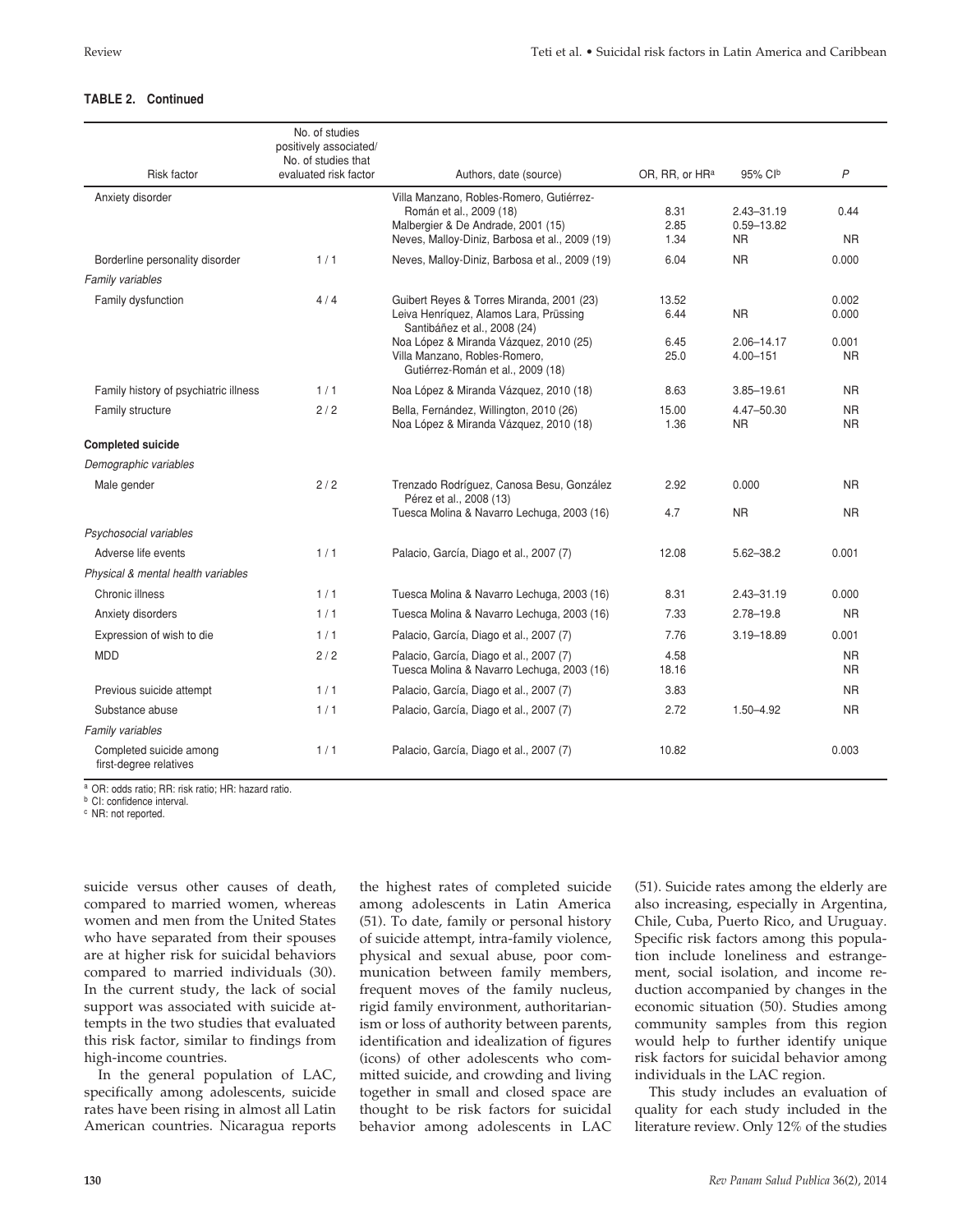**TABLE 3. Percentage of STROBEa quality criteria met ("STROBE score") for 17 studies included in literature review on risk factors significantly associated with suicide attempt and completed suicide in psychiatric patients, Latin America and the Caribbean, 2012**

| Authors, date (source)                                              | <b>STROBE</b><br>score<br>$(%)^b$ | Overall<br>quality<br>assessment <sup>c</sup> |
|---------------------------------------------------------------------|-----------------------------------|-----------------------------------------------|
| Torres, Ramos-Cerqueira, Ferrão et al., 2011 (17)                   | 86                                | A                                             |
| Borges & Rosovsky, 1996 (21)                                        | 82                                | A                                             |
| Jaar, Gómez, Orellana et al., 1998 (22)                             | 64                                | B                                             |
| Bella, Fernández, Willington, 2010 (26)                             | 59                                | B                                             |
| Quarantini, Miranda-Scippa, Nery-Fernandes et al., 2010 (20)        | 59                                | B                                             |
| Malbergier & De Andrade, 2001 (15)                                  | 55                                | B                                             |
| Guilbert Reyes & Del Cueto de Inastrilla, 2003 (6)                  | 50                                | B                                             |
| Noa López & Miranda Vázquez, 2010 (25)                              | 45                                | С                                             |
| Pacheco, Lizana, Celhay, 2010 (14)                                  | 45                                | С                                             |
| Neves, Malloy-Diniz, Barbosa et al., 2009 (19)                      | 45                                | C                                             |
| Trenzado Rodríguez, Canosa Besu, González Pérez et al., 2008 (13)   | 45                                | С                                             |
| Villa Manzano, Robles-Romero, Gutiérrez-Román et al., 2009 (18)     | 45                                | С                                             |
| Leiva Henríquez, Alamos Lara, Prussing Santibanez et al., 2008 (24) | 41                                | С                                             |
| Guibert Reyes & Torres Miranda, 2001 (23)                           | 32                                | С                                             |
| Tuesca Molina & Navarro Lechuga, 2003 (16)                          | 32                                | С                                             |
| Palacio, García, Diago et al., 2007 (7)                             | 27                                | С                                             |
| da Silveria & Jorge, 2004 (12)                                      | 23                                | C                                             |

a Strengthening the Reporting of Observational Studies in Epidemiology (10).

were of high quality (STROBE score of 80% or greater), indicating the need for work of higher quality from this region. Initially, the authors planned to complete a meta-analysis of all of the studies included in the review. However, due to the low quality of the studies found in the review, the meta-analysis was eliminated. The validity of the results from a meta-analysis depends on the quality of the individual studies, and analysis of a combination of biased studies can further boost the bias. Thus, carrying out more high-quality scientific studies in areas in the LAC region will help generate public health policies based on valid data.

This study had some limitations. As noted, the majority of the studies found in the literature review were of poor quality based on their STROBE score. Furthermore, only one of the 17 studies

used a prospective study design, the design that produces the most accurate results when evaluating risk factors. Data from five of the included studies were cross-sectional, limiting the authors' ability to infer causal relationships between the studied risk factors and outcome variables (suicide attempts and completed suicide). Despite the limitations related to the study designs, studies were included in the review to help identify possible associations between exposure variables and an event at a given time. Future work pertinent to the study of risk factors for suicidal behavior within this region would benefit from using prospective study designs. Notwithstanding the limitations described above, the current study provides a detailed evaluation of empirical evidence on risk factors for suicide

and suicide attempts observed among clinical patients from the LAC region. The results suggest that the majority of relevant risk factors for suicide attempts and completed suicide found in the LAC region are similar to those observed in Western societies but differ from those reported in Eastern societies. Future research of higher quality is needed, including studies with robust designs and larger samples, to better understand the risk factors for suicide attempts

#### **Conclusions**

region.

Based on this study, the main risk factors for suicide attempts include MDD, family dysfunction, and prior suicide attempt, and the main risk factors for completed suicide include male gender and MDD. The methodological quality of the majority of studies on suicide attempts and completed suicide in the LAC region conducted between 1966 and 2012 was of low quality. The risk factors for both suicide attempts and completed suicide in the LAC region are similar to those observed in Western societies but different than those reported in Eastern societies.

and completed suicide in the LAC

**Acknowledgments.** Germán L. Teti is a recipient of a research fellowship from the Ministry of Health of the City of Buenos Aires. Federico Rebok is a recipient of a Ramón Carrillo-Arturo Oñativa research fellowship from the Ministry of Health of Argentina, and a researcher for the Ministry of Health of the City of Buenos Aires. Federico Manuel Daray is a researcher for the National Scientific and Technical Research Council (*Consejo Nacional de Investigaciones Científicas y Técnicas*, CONICET).

**Conflicts of interest.** None.

- 1. Nock MK, Borges G, Bromet EJ, Cha CB, Kessler RC, Lee S. Suicide and suicidal behavior. Epidemiol Rev. 2008; 30(1):133–54.
- 2. World Health Organization. Programmes: mental health. Suicide prevention (SUPRE) [Internet]. Geneva: WHO; 2013. Available from: http://www.who.int/mental\_health/ prevention/suicide/suicideprevent/en/ Accessed 23 May 2013.

# **REFERENCES**

- 3. Bobes García J, Giner Ubago J, Saiz Ruiz J, editors. Suicidio y psiquiatría: recomendaciones preventivas y de manejo del comportamiento suicida. Madrid: Triacastela; 2011.
- 4. Kohn R, Friedmann H. Epidemiología del suicidio, los intentos y las ideaciones suicidas en América Latina y el Caribe. In: Rodríguez JJ, Kohn R, Aguilar-Gaxiola S, editors. Epi-

demiología de los trastornos mentales en América Latina y el Caribe. Washington: Pan American Health Organization; 2009. Pp. 193–207.

- 5. Simon RI. Preventing patient suicide: clinical assessment and management. 1st ed. American Psychiatric Publishing; 2010.
- 6. Guibert Reyes W, Del Cueto de Inastrilla ER. Factores psicosociales de riesgo de la con-

**b** In descending order. <sup>c</sup> Scale of A–D.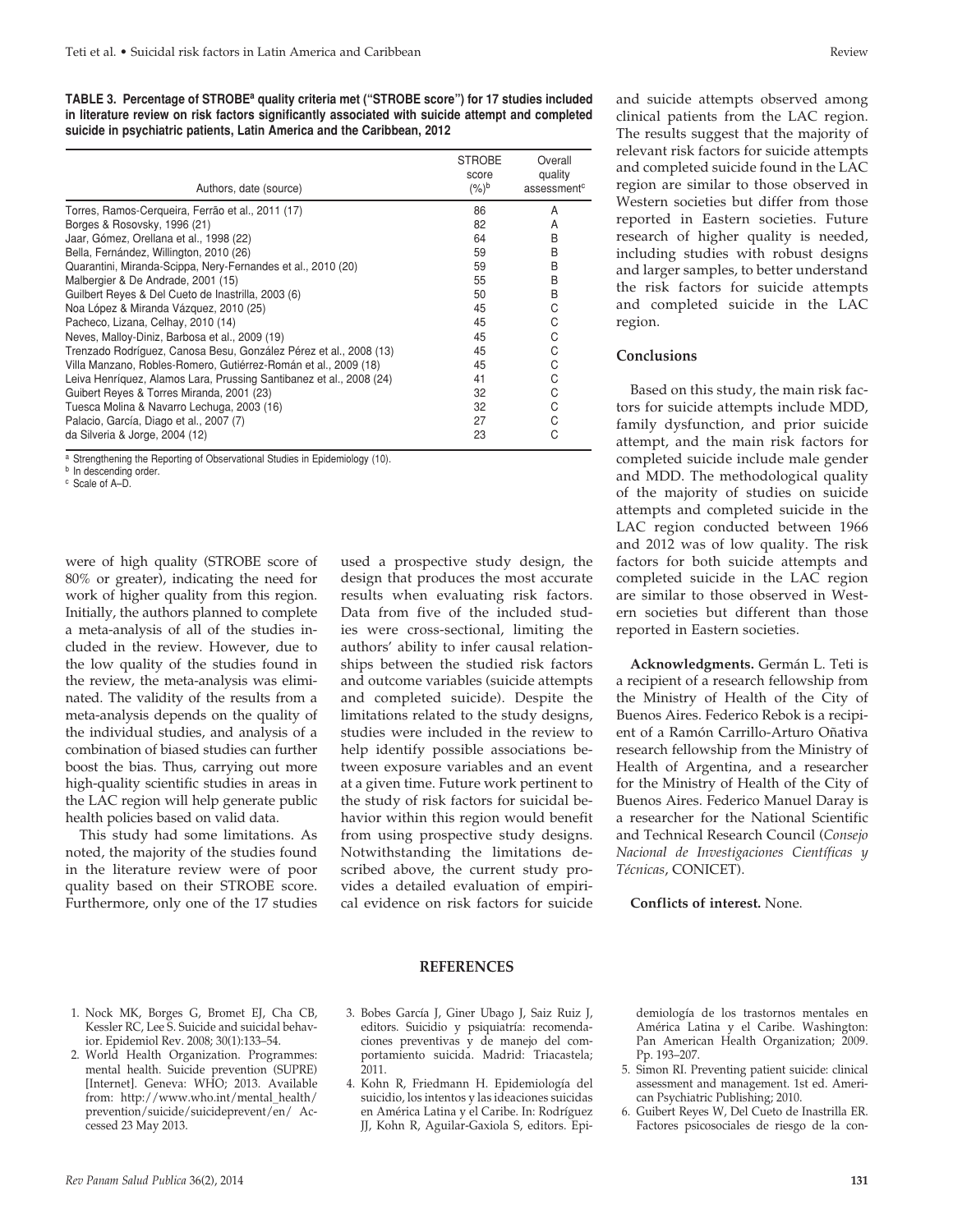ducta suicida. Rev Cubana Med Gen Integr [online]. 2003;19(5).

- 7. Palacio C, García J, Diago J, Zapata C, Lopez G, Ortiz J, et al. Identification of suicide risk factors in Medellín, Colombia: a case-control study of psychological autopsy in a developing country. Arch Suicide Res. 2007;11(3): 297–308.
- 8. Phillips MR, Cheng HG. The changing global face of suicide. Lancet. 2012;379(9834): 2318–9.
- 9. O'Carroll PW, Berman AL, Maris RW, Moscicki EK, Tanney BL, Silverman MM. Beyond the Tower of Babel: a nomenclature for suicidology. Suicide Life Threat Behav. 1996;26(3):237–52.
- 10. von Elm E, Altman DG, Egger M, Pocock SJ, Gøtzsche PC, Vandenbroucke JP, et al. Declaración de la Iniciativa STROBE (Strengthening the Reporting of Observational studies in Epidemiology): directrices para la comunicación de estudios observacionales. Gac Sanit. 2008;22(2):144–50.
- 11. Olmos M, Antelo M, Vazquez H, Smecuol E, Mauriño E, Bai JC. Systematic review and meta-analysis of observational studies on the prevalence of fractures in coeliac disease. Dig Liver Dis. 2008;40(1):46–53.
- 12. da Silveira DX, Jorge MR. Reports of attempted suicide among Brazilian addicts. Psychol Rep. 2004;95(1):71–4.
- 13. Trenzado Rodríguez N, Canosa Besu LB, González Pérez H. Epidemiología del suicidio en Cárdenas. Rev Medica Electron [online]. 2008;30(4).
- 14. Pacheco PB, Lizana CP, Celhay SI. Diferencias clínicas entre adolescentes hospitalizados por intento suicida y adolescentes hospitalizados por otra causa psiquiátrica. Rev Med Chile. 2010;138(2):160–7.
- 15. Malbergier A, de Andrade AG. Depressive disorders and suicide attempts in injecting drug users with and without HIV infection. AIDS Care. 2001;13(1):141–50.
- 16. Tuesca-Molina R, Navarro-Lechuga E. Factores de riesgo asociados al suicidio e intento de suicidio. Salud UNINORTE. 2003;17:19–28.
- 17. Torres AR, Ramos-Cerqueira AT, Ferrão YA, Fontenelle LF, do Rosário MC, Miguel EC. Suicidality in obsessive-compulsive disorder: prevalence and relation to symptom dimensions and comorbid conditions. J Clin Psychiatry. 2011;72(1):17–26; quiz 119–20.
- 18. Villa Manzano AI, Robles-Romero MA, Gutiérrez-Román EA, Martinez-Arriaga MG, Valadez-Toscano FJ, Cabrera Pivaral CE. Magnitud de la disfunción familiar y depresión como factores de riesgo para intento de suicidio. Rev Med Inst Mex Seguro Soc. 2009; 47(6):643–6.
- 19. Neves FS, Malloy-Diniz LF, Barbosa IG, Brasil PM, Corrêa H. A polaridade do primeiro episódio no transtorno bipolar é um preditor para tentativa de suicídio (violenta e não violenta) futura? Rev Bras Psiquiatr. 2009;31(2): 114–8.
- 20. Quarantini LC, Miranda-Scippa A, Nery-Fernandes F, Andrade-Nascimento M, Galvão-de-Almeida A, Guimarães JL, et al. The impact of comorbid posttraumatic stress

disorder on bipolar disorder patients. J Affect Disord. 2010;123(1–3):71–6.

- 21. Borges G, Rosovsky H. Suicide attempts and alcohol consumption in an emergency room sample. J Stud Alcohol. 1996;57(5):543–8.
- 22. Jaar HE, Gómez A, Orellana VG, Núñez MC, Montino RO, Lolas Stepke F. La conducta suicida en mujeres: un estudio prospectivo. Rev Med Chile. 1998;126(8):924–9.
- 23. Guibert Reyes W, Torres Miranda N. Intento suicida y funcionamiento familiar. Rev Cubana Med Gen Integr. 2001;17(5):452–60.
- 24. Leiva Henríquez H, Alamos Lara L, Prüssing Santibáñez L, Uriarte Ruiz A. Intento de suicidio: características clínicas y epidemiológicas. Sexta Región de Chile 2002–2004. An Pediatr (Barc). 2008;69(2):110–4.
- 25. Noa López J, Miranda Vázquez M. Factores de riesgo de intento suicida en adolescentes. MEDISAN [online]. 2010;14(3).
- 26. Bella ME, Fernández RA, Willington JM. Identificación de factores de riesgo en intentos de suicidio en la infancia y adolescencia. Rev Argent Salud Publica. 2010;1(3):24–9.
- 27. Canetto SS, Sakinofsky I. The gender paradox in suicide. Suicide Life Threat Behav. 1998;28(1):1–23.
- 28. Brent DA, Baugher M, Bridge J, Chen T, Chiappetta L. Age- and sex-related risk factors for adolescent suicide. J Am Acad Child Adolesc Psychiatry. 1999;38(12):1497–505.
- 29. Oquendo MA, Bongiovi-Garcia ME, Galfalvy H, Goldberg PH, Grunebaum MF, Burke AK, et al. Sex differences in clinical predictors of suicidal acts after major depression: a prospective study. Am J Psychiatry. 2007;164(1): 134–41.
- 30. Patel V, Ramasundarahettige C, Vijayakumar L, Thakur JS, Gajalakshmi V, Gururaj G, et al. Suicide mortality in India: a nationally representative survey. Lancet. 2012;379(9834): 2343–51.
- 31. Law S, Liu P. Suicide in China: unique demographic patterns and relationship to depressive disorder. Curr Psychiatry Rep. 2008;10(1):80–6.
- 32. Ji J, Kleinman A, Becker AE. Suicide in contemporary China: a review of China's distinctive suicide demographics in their sociocultural context. Harv Rev Psychiatry. 2001;9(1): 1–12.
- 33. McGaughey J, Long A, Harrisson S. Suicide and parasuicide: a selected review of the literature. J Psychiatr Ment Health Nurs. 1995;2(4):199–206.
- 34. Yoshimasu K, Kiyohara C, Miyashita K; Stress Research Group of the Japanese Society for Hygiene. Suicidal risk factors and completed suicide: meta-analyses based on psychological autopsy studies. Environ Health Prev Med. 2008;13(5):243–56.
- 35. Oquendo MA, Galfalvy H, Russo S, Ellis SP, Grunebaum MF, Burke A, et al. Prospective study of clinical predictors of suicidal acts after a major depressive episode in patients with major depressive disorder or bipolar disorder. Am J Psychiatry. 2004;161(8): 1433–41.
- 36. Mann JJ, Waternaux C, Haas GL, Malone KM. Toward a clinical model of suicidal behavior in psychiatric patients. Am J Psychiatry. 1999;156(2):181–9.
- 37. Galfalvy H, Oquendo MA, Carballo JJ, Sher L, Grunebaum MF, Burke A, et al. Clinical predictors of suicidal acts after major depression in bipolar disorder: a prospective study. Bipolar Disord. 2006;8(5 Pt 2):586–95.
- 38. Gladstone GL, Mitchell PB, Parker G, Wilhelm K, Austin MP, Eyers K. Indicators of suicide over 10 years in a specialist mood disorders unit sample. J Clin Psychiatry. 2001;62(12): 945–51.
- 39. Berglund M, Nilsson K. Mortality in severe depression. A prospective study including 103 suicides. Acta Psychiatr Scand. 1987;76(4): 372–80.
- 40. Abreu LN, Lafer B, Baca-Garcia E, Oquendo MA. Suicidal ideation and suicide attempts in bipolar disorder type I: an update for the clinician. Rev Bras Psiquiatr. 2009;31(3):271–80.
- 41. Vickers K, McNally RJ. Panic disorder and suicide attempt in the National Comorbidity Survey. J Abnorm Psychol. 2004;113(4):582–91.
- 42. Hornig CD, McNally RJ. Panic disorder and suicide attempt. A reanalysis of data from the Epidemiologic Catchment Area study. Br J Psychiatry. 1995;167(1):76–9.
- 43. Khan A, Leventhal RM, Khan S, Brown WA. Suicide risk in patients with anxiety disorders: a meta-analysis of the FDA database. J Affect Disord. 2002;68(2–3):183–90.
- 44. Nepon J, Belik SL, Bolton J, Sareen J. The relationship between anxiety disorders and suicide attempts: findings from the National Epidemiologic Survey on Alcohol and Related Conditions. Depress Anxiety. 2010;27(9): 791–8.
- 45. Darke S, Ross J. Suicide among heroin users: rates, risk factors and methods. Addiction. 2002;97(11):1383–94.
- 46. Sher L. Risk and protective factors for suicide in patients with alcoholism. ScientificWorld Journal. 2006;6:1405–11.
- 47. Hawton K, Casañas I Comabella C, Haw C, Saunders K. Risk factors for suicide in individuals with depression: a systematic review. J Affect Disord. 2013;147(1–3):17–28.
- 48. McDermut W, Miller IW, Solomon D, Ryan CE, Keitner GI. Family functioning and suicidality in depressed adults. Compr Psychiatry. 2001;42(2):96–104.
- 49. Prinstein MJ, Boergers J, Spirito A, Little TD, Grapentine WL. Peer functioning, family dysfunction, and psychological symptoms in a risk factor model for adolescent inpatients' suicidal ideation severity. J Clin Child Psychol. 2000;29(3):392–405.
- 50. Fassberg MM, van Orden KA, Duberstein P, Erlangsen A, Lapierre S, Bodner E, et al. A systematic review of social factors and suicidal behavior in older adulthood. Int J Environ Res Public Health. 2012;9(3):722–45.
- 51. Tellez-Vargas J, Forero Vargas J. Suicide in Latin America. In: Pompili M. Suicide: a global perspective. Oak Park, IL: Bentham Science Publishers; 2012. Pp. 185–200.

Manuscript received on 28 February 2014. Revised version accepted for publication on 14 June 2014.